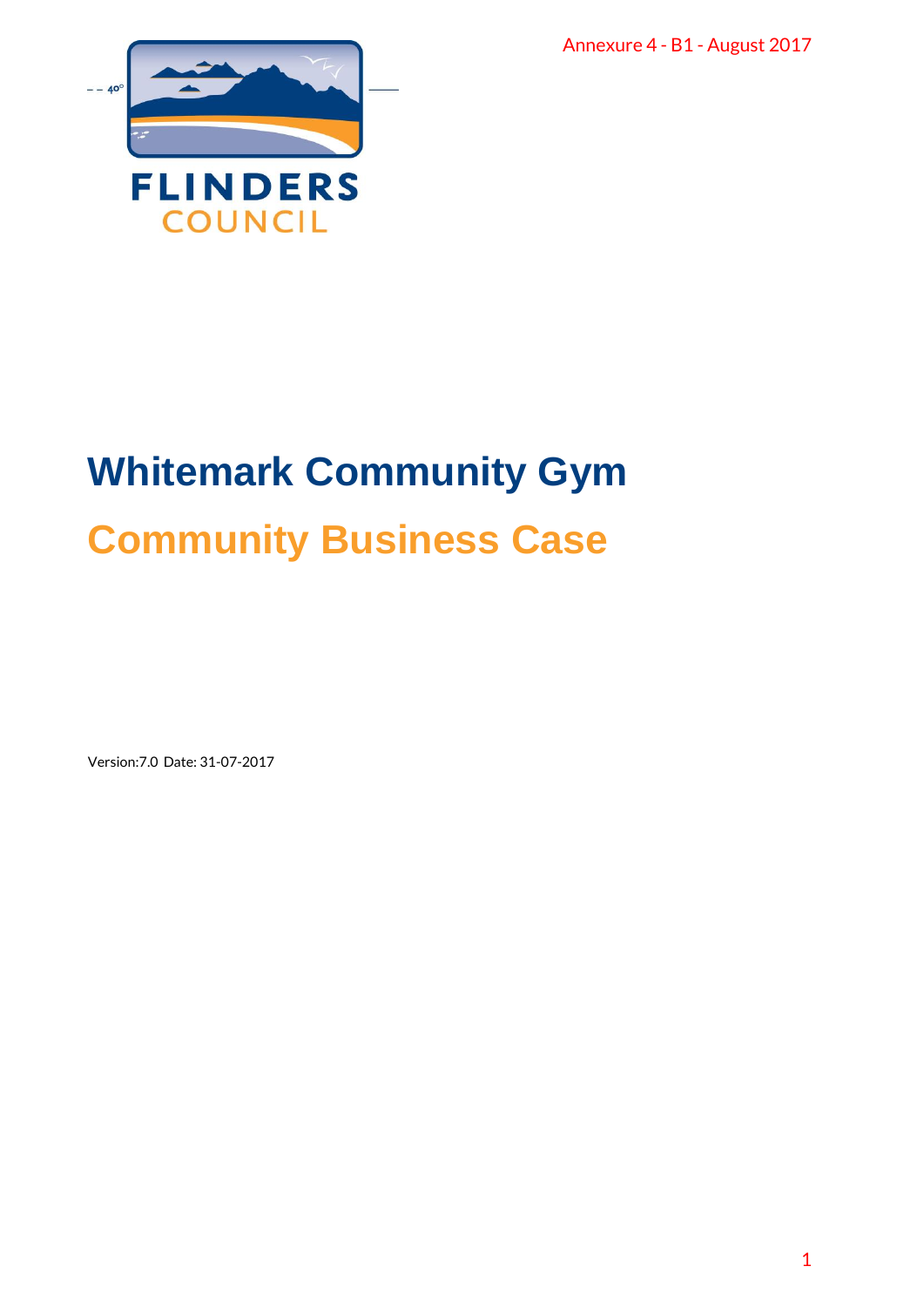Annexure 4 - B1 - August 2017<br>2<br>2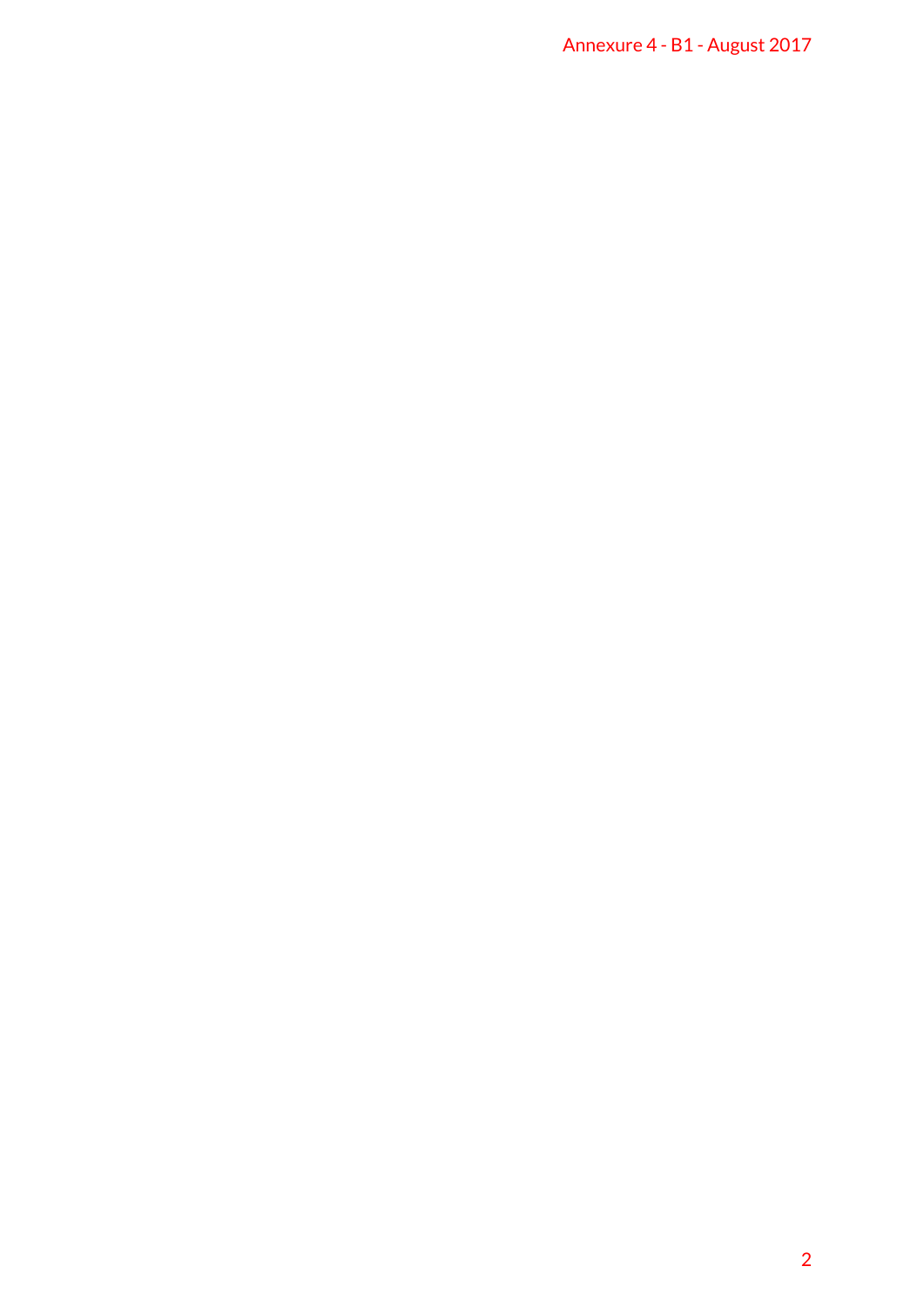# **Contents**

| 2 Overview                                                                                                                                                                             |  |
|----------------------------------------------------------------------------------------------------------------------------------------------------------------------------------------|--|
|                                                                                                                                                                                        |  |
|                                                                                                                                                                                        |  |
| 3 Purpose                                                                                                                                                                              |  |
|                                                                                                                                                                                        |  |
|                                                                                                                                                                                        |  |
|                                                                                                                                                                                        |  |
|                                                                                                                                                                                        |  |
| 6.1.1 Option 1: Do nothing, close the Whitemark gym, and relocate the RFDS service to Lady Barron                                                                                      |  |
| 6.1.2 Option 2: Flinders Council cover rent and insurances on the Lions Club gym premises which is                                                                                     |  |
| 6.1.3 Option 3: Council/ Community Gym. That the gym ceases to be a privately-operated business<br>and; Council operates a Community Gym on a similar basis as that undertaken in Lady |  |
|                                                                                                                                                                                        |  |
|                                                                                                                                                                                        |  |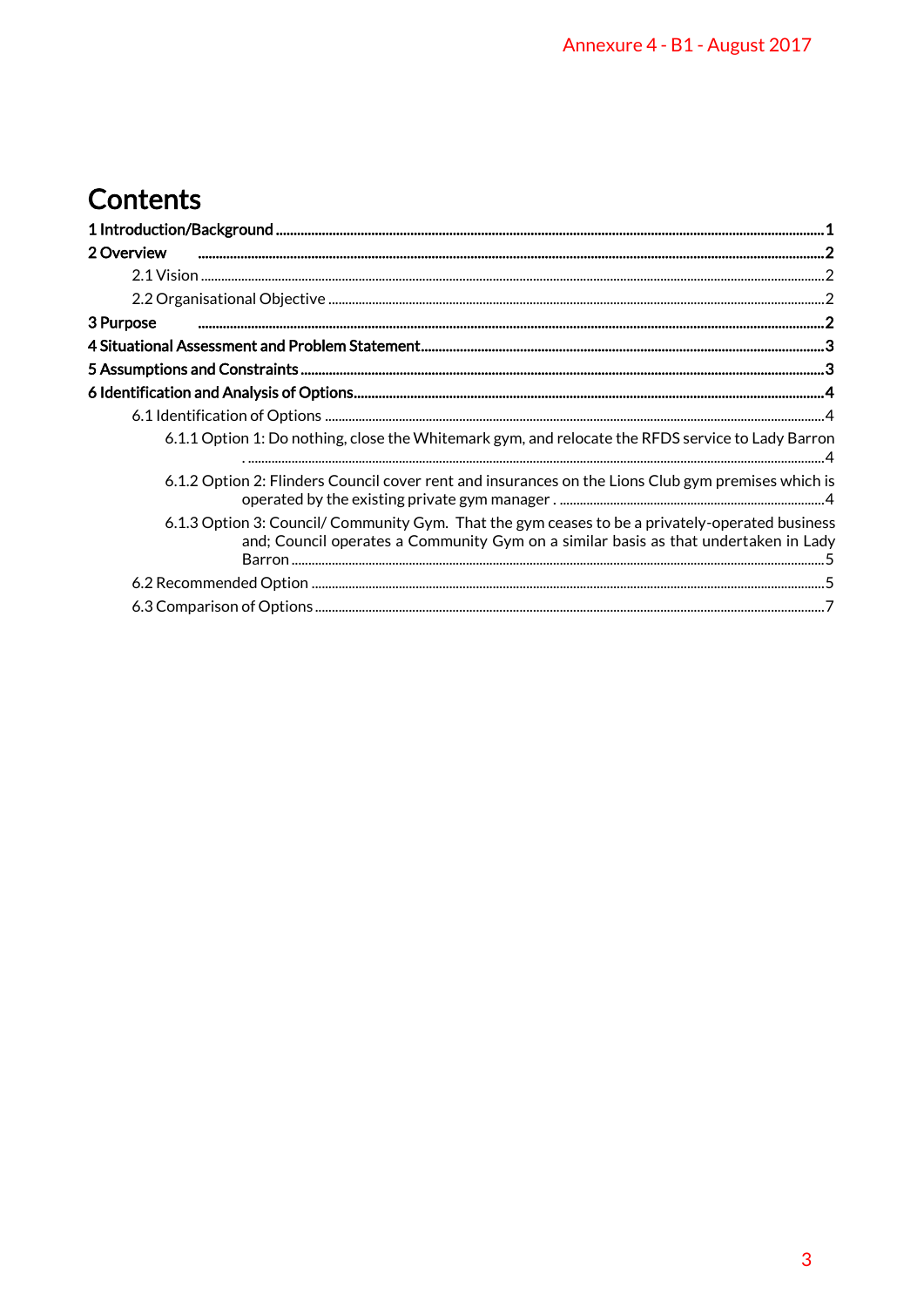# <span id="page-3-0"></span>1 Introduction/Background

### What is a Community Gym?

A community gym is a facility that offers or makes available equipment and/or programs that encourage levels of deliberate physical activity, predominantly in locations that would generally not support a commercially viable operation.

During the 80's and 90's Fitness on Flinders Inc. operated a small gym at The Lodge in Whitemark.

Below is a brief outline of its history.

- $\triangleright$  It operated on a key and buddy system which worked well until the Insurance Industry boom in the 90's.
- $\triangleright$  Then an issue of public liability caused it to close.
- $\triangleright$  During the Whitemark Hall Upgrade, the Fitness on Flinders Committee made provision for a Community Gym to be in the space which is now the Rose Garden Room. This did not eventuate.
- $\triangleright$  In the meantime, there has been no suitable building belonging to Flinders Council which could be used to house a gym and allow a committee of volunteers to apply for grants e.g. from TCF for its set-up and up-keep.

Currently there is a **privately** managed gym operating in Whitemark. The proprietor is David Heap who in part established the initiative on an initial trial basis in response to a number of community members who lived and worked in and around Whitemark but for various reasons were unable to use the facility at Lady Barron. David took on the payment of rent and insurance and collects a fee from users. He has supplied some of the fitness equipment in the facility and the remainder belongs to the Royal Flying Doctor Service (RFDS) from a previous funding program. Annexure 4 - B1 - August 2017<br>
proment and/or programs<br>
f*tly in locations that would*<br>
I gym at The Lodge in Whitemark.<br>
Ell until the Insurance Industry bo<br>
ders Committee made provision for<br>
e Rose Garden Room. This did

David made a presentation to Flinders Council on the 6<sup>th</sup> of July 2017, at which he stated that he is no longer able to continue the private operation of the gym and that he is about to cease his financial commitment to it in part as it is unviable as a commercial concern and that he is now potentially compromised with his Physical Activity Worker role with the RFDS/ Council Program.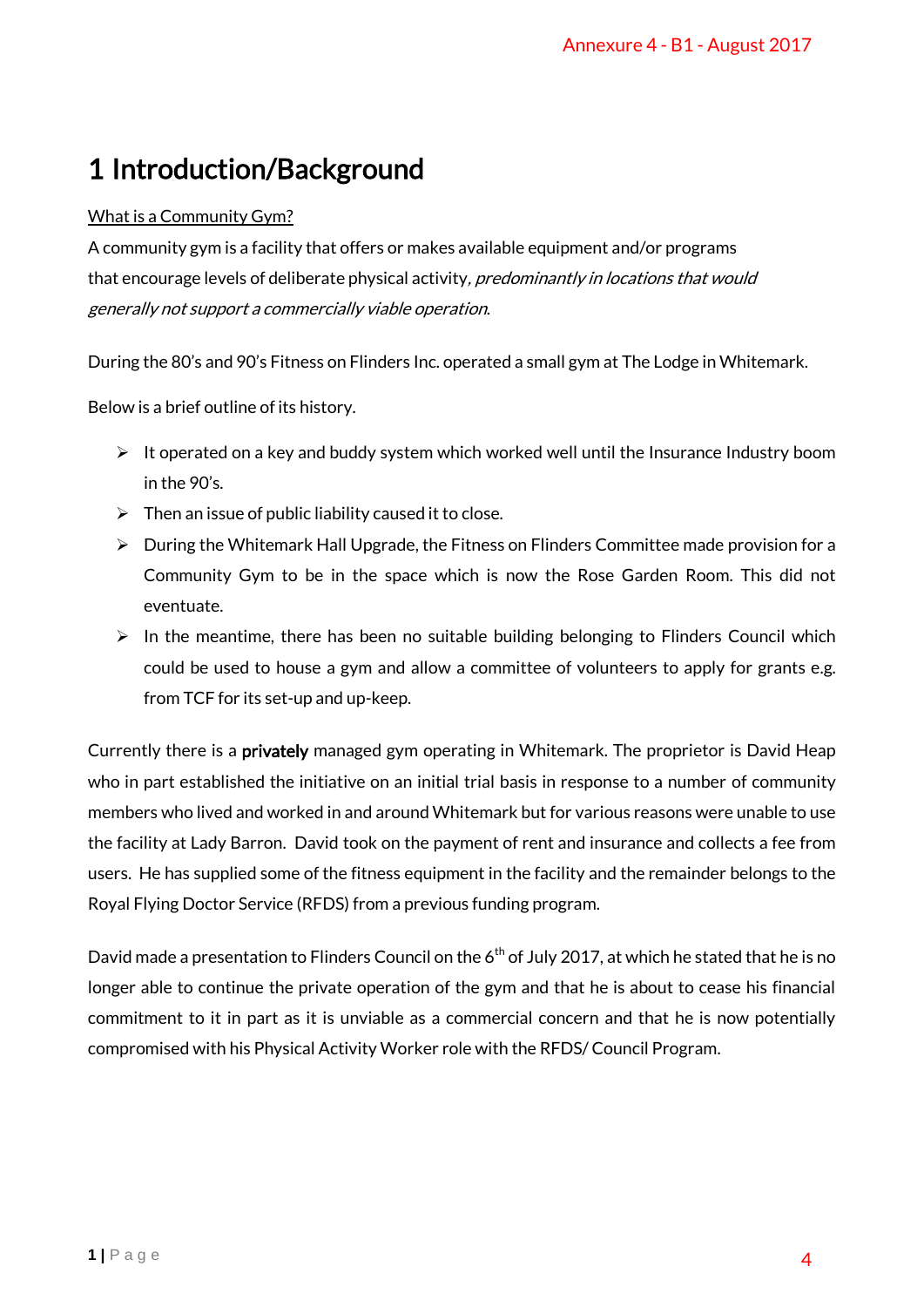In 2017 Council received funding from RFDS to commence three new positions including Rural Health Worker, Physical Activity Worker and Mental Health Worker. Under the funding program these positions aim to address specifically identified chronic health conditions. Delivery of services under this program commenced in April 2017 and the gym in Whitemark has been used to deliver these specific services 2 days per week. Annexure 4 - B1 - August 2017<br>three new positions including Rt<br>Morker. Under the funding progradth conditions. Delivery of servi<br>Whitemark has been used to deli<br>otions and justifications to keep<br>ntinue to deliver the RFDS

This community business case is being developed to assess options and justifications to keep the Whitemark gym facility open as a going concern in order to continue to deliver the RFDS /Council health services as well as other community gym activities, much like the Council facility at Lady Barron.

# <span id="page-4-0"></span>2 Overview

# <span id="page-4-1"></span>2.1 Vision

A sustainable community gym model will contribute to improved health and wellbeing outcomes for the local community, as well as deliver positive health outcomes through its utilisation under the RFDS & Council rural health program.

The goal of this project is to provide a sustainable operational model for a community health gym in Whitemark.

# <span id="page-4-2"></span>2.2 Organisational Objective

This initiative is demonstratively in line with the following strategic directions in the *Flinders Council* Annual Planto:

- 5.1 Improve the health and wellbeing of the Island communities through leadership and coordination.
- 5.1.1. Integrated delivery of health promotion activities;
- 5.1.2. Primary Health Tasmania/RFDS program funding is administered for delivery of health services to the community and.
- 5.1.3. Improved health and wellbeing of the community is supported through education and health services.

# <span id="page-4-3"></span>3 Purpose

This community business case is being produced to determine the costs and community benefits and model of operation for a community gym facility in Whitemark.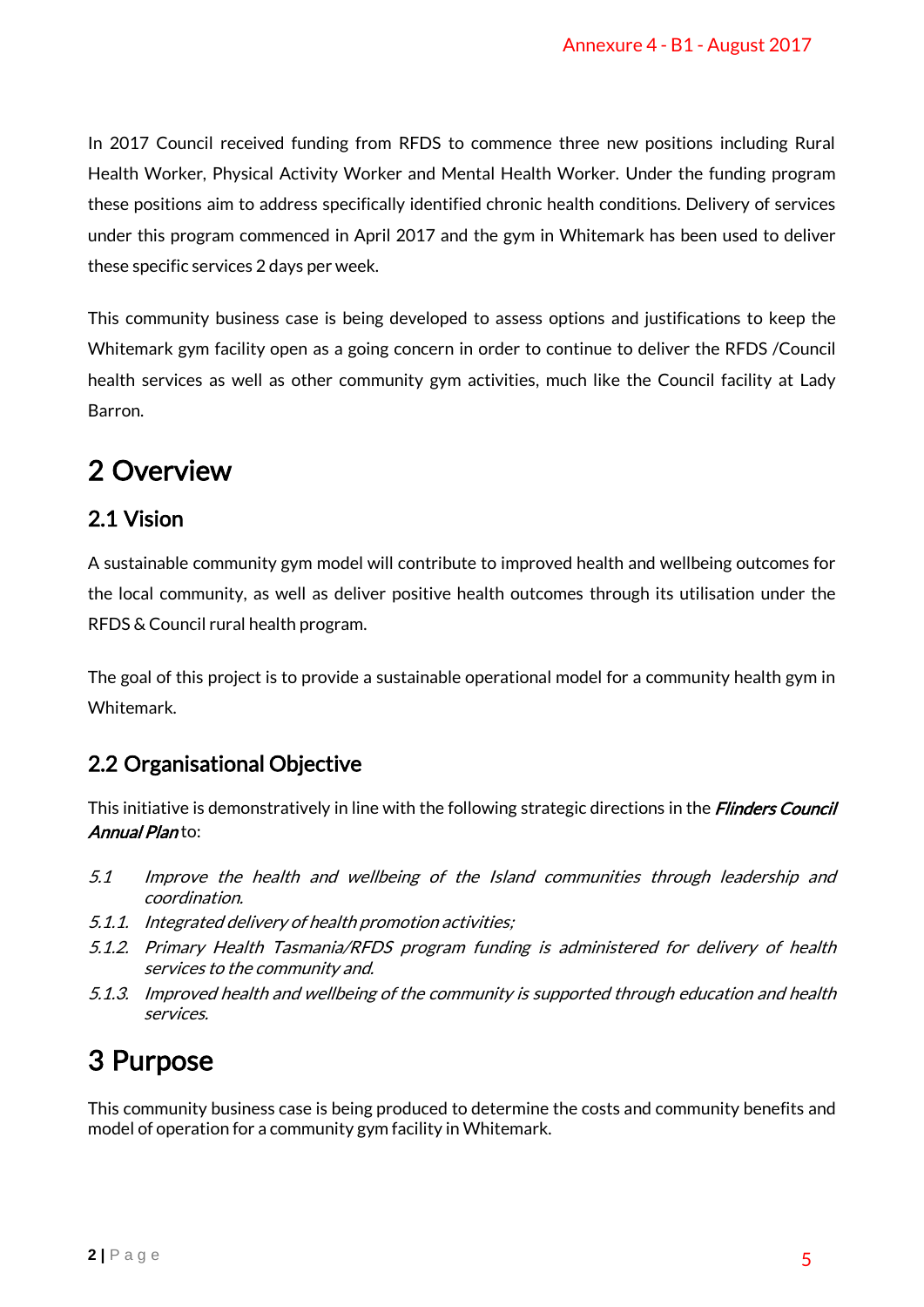# <span id="page-5-0"></span>4 Situational Assessment and Problem Statement

The following points represent barriers to the gym in Whitemark continuing as a *private enterprise:* 

- (a) High running costs of rent on premises, insurance and outlay for equipment.
- (b) The existence of a cheaper community gym down the road at \$5/week
- (c) Limited opening times due to operation under a 'supervision' model rather than a 'buddy system' which does not require supervision.
- (d) Inability to access grant funding due to its current '*for profit'* status.
- (e) Lack of any other suitable space available locally.

As such, unless a viable model of operation is found, the gym facility in Whitemark will close.

The benefit to Council in intervening to assist in finding a solution to keep the Whitemark gym open can be seen from the following:

- (A) Loss of this gym facility in Whitemark would jeopardise the continuation of positive outcomes coming from the delivery of Council's rural primary health program under funding from RFDS.
- (B) Council has already developed a successful operational model for community members at Lady Barron and the provision of a similar community gym in Whitemark delivers parity and equal access to health promoting activities. Annexure 4 - B1 - August 2017<br>
Statement<br>
continuing as a *private enterpris*<br>
tlay for equipment.<br>
Id at \$5/week<br>
vrsion' model rather than a 'buo<br> *ofit'* status.<br>
Ility in Whitemark will close.<br>
on to keep the Whitemark

# <span id="page-5-1"></span>5 Assumptions and Constraints

The special committee should include a member of the Lions Club.

The community gym could be a trial until the end of the RFDS funding arrangements June 2018.

As such Council may not decide to purchase the private gym equipment, however this may cause

complications re the charging of private fitness class providers for use of the space.

Internal and external access issues will need to be resolved by Council in order to allow member access.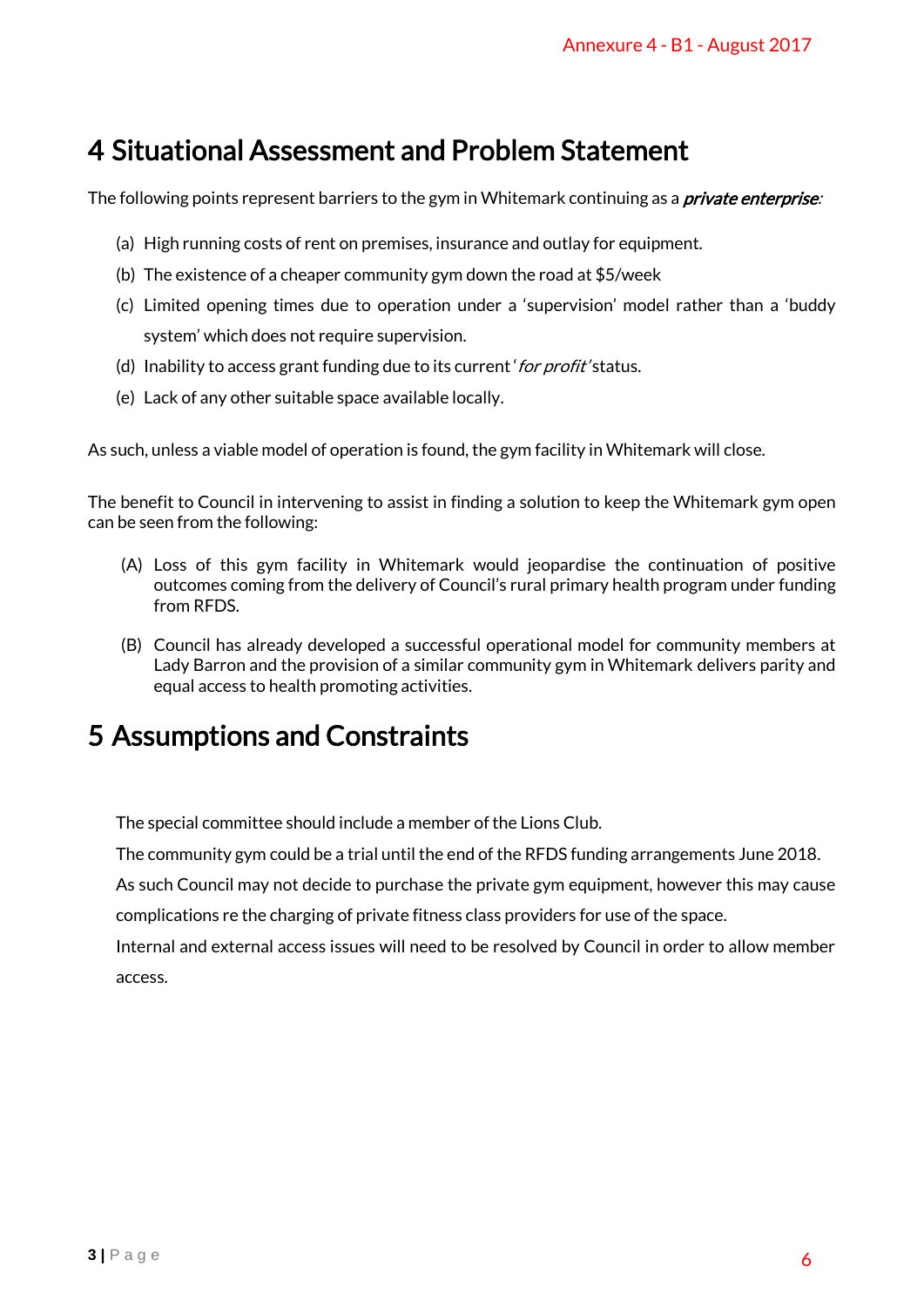# <span id="page-6-0"></span>6 Identification and Analysis of Options

# <span id="page-6-1"></span>6.1 Identification of Options

The following options have been identified:

- **Option 1** Do nothing, close the Whitemark gym, and relocate the RFDS service to Lady Barron.
- Option 2 Flinders Council covers rent and insurances on the Lions Club gym premises which is operated by the existing private gym manager.
- Option 3 Council/ Community Gym. That the gym ceases to be a privately operated business and Council operates a Community Gym on a similar basis as that undertaken in Lady Barron.

### <span id="page-6-2"></span>6.1.1 Option 1: Do nothing, close the Whitemark gym, and relocate the RFDS service to Lady Barron.

From an operational perspective, this option is of high risk. It would directly impact Council's key strategic objectives by affecting the core service delivery of the Council/RFDS health program. This is because clients who currently access the services of the Physical Health Worker would have to travel to Lady Barron to access the fitness facilities required. In addition, the considerable benefits of being located close to the MPC would be lost. Annexure 4 - B1 - August 2017<br>
S<br>
S<br>
S<br>
S<br>
Annexure 4 - B1 - August 2017<br>
S<br>
S<br>
S<br>
S<br>
S<br>
S<br>
A<br>
A privately operated business which<br>
d<br>
a privately operated business<br>
of the Council/S<br>
A properated busines<br>
of the Council/S

There would be a medium risk associated with reputation for RFDS and Council as this outcome would be visible to those community members who currently use the Whitemark gym privately or through services delivered by RFDS/Council and may bring into play issues of equitable access to fitness facilities.

### <span id="page-6-3"></span>6.1.2 Option 2: Flinders Council covers rent and insurances on the Lions Club gym premises which is operated by the existing private gym manager.

It is possible to subsidise the existing arrangements. Total financial cost to Council would be \$8,336 per annum. This amount would be funded in part by RFDS funds of \$3,380 per annum and a proposed Council contribution of \$4,956. This represents less than 5% of the funding allocation from RFDS for the delivery of health services under the program.

However, the main risks associated with this option are the high risk of reputational loss to Council, as well as the risks associated with the complexity of achieving this working model.

### Reputational Risk

Under this option Council would be paying the rent and insurance for the operator of a private enterprise who is also a Council employee. If Council were to adopt this option, it would run the risk of the public perception of a conflict of interest between the roles of the Council employed Physical Health Worker and the private role of gym manager.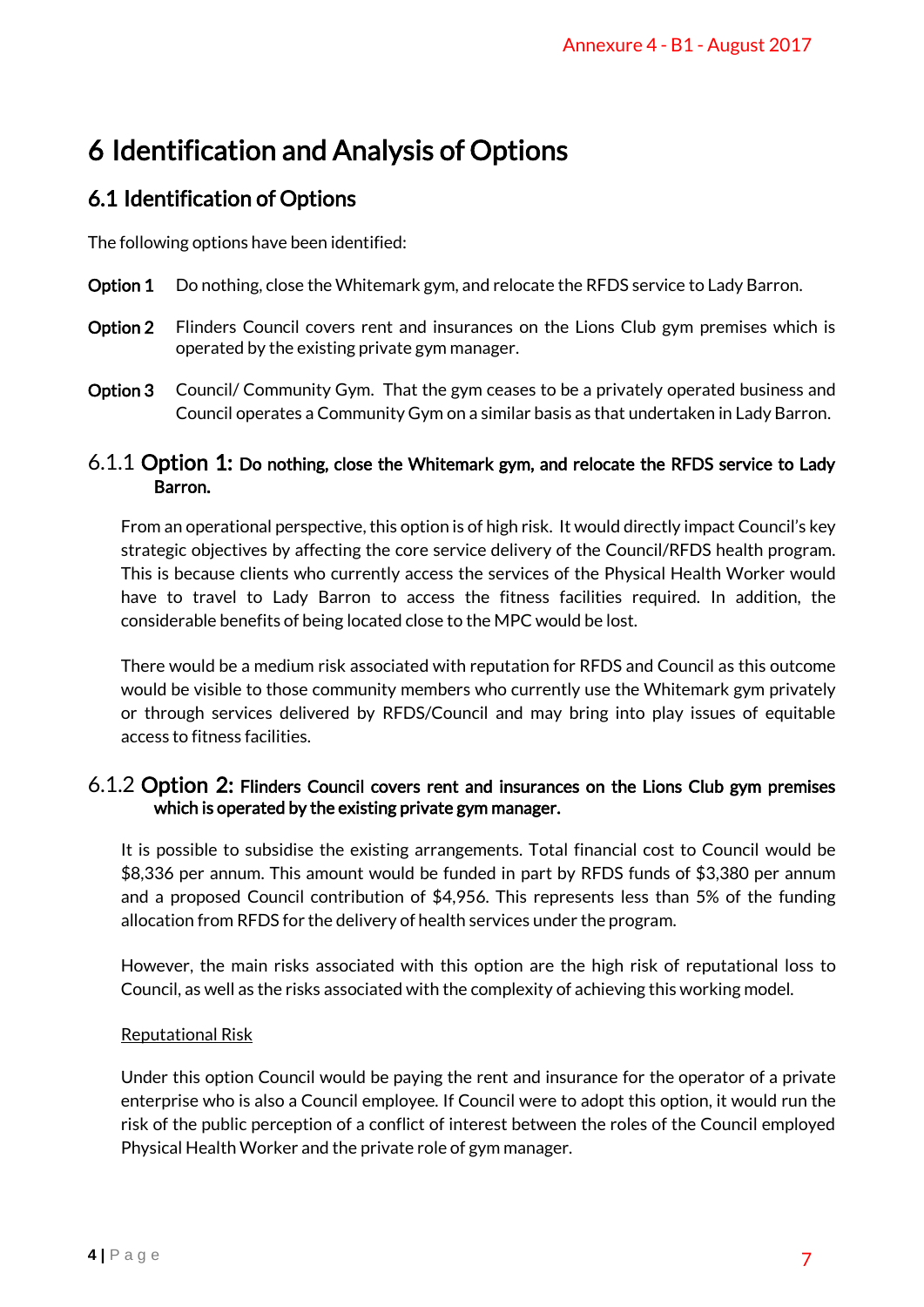### Operational Complexity Risk

The high risk associated with the complexity of operating the gym in this way relates to the use of the gym by the private operator on the days that it is not utilised for the delivery of health services under the Council/RDFS program. This complexity could be addressed by user fees for private operators wanting to use the space to deliver classes.

This option is also high risk in terms of complexity due to the privately owned equipment and Council responsibility for insurance and further complicated if or when the current operator decides to not continue, leaving the Council and Community in a difficult position.

### <span id="page-7-0"></span>6.1.3 Option 3: Council/ Community Gym. That the gym ceases to be a privately-operated business and Council operates a Community Gym on a similar basis as that undertaken in Lady Barron

Council operates a Community Gym on a similar basis as that undertaken in Lady Barron.

Under this option Council pays rent on the Lions Club premises for the two days a week that the RFDS health service program operates until the end of the current lease in August 2017.

At the end of the current leasing arrangement, Council negotiates a new lease agreement with the Lions Club to enable the sustainable operation of the community gym.

That council purchases existing privately owned equipment and covers insurance.

That Council staff undertake the role of user management of the gym using the same model as the Lady Barron Fitness Facility and that compliance issues are met.

That a Community Management Committee is formed as a special committee of Council. This is to support the management of the community gym and to source funding opportunities. Anecdotally there seems to be a number in the Community willing to become involved. Deputy Mayor Cr Marc Cobham has indicated his willingness to be a potential Council Representative on any such Committee. Annexure 4 - B1 - August 2017<br>
the gym in this way relates to the<br>
ot ot utilised for the delivery of hea<br>
could be addressed by user fees<br>
i.e.<br>
the privately owned equipment a<br>
i.e.<br>
the privately owned equipment a<br>
in a

The net cost to Council of this option, including set-up cost is \$11,037. This represents 6.8% of the \$160,044 funding from RFDS for the delivery of services under the program. This represents a low risk in terms of the program budget. This net cost could however be lower if the Council leases the gym space.

This option is of a lower risk in terms of the experience required to make it happen, as Council has successfully completed this type of project at Lady Barron.

Operationally it is of a low risk as it impacts only two departments in our organisation.

The stakeholder impacts associated with this option are the lowest of the three options. Therefore, the risk of damage to Council reputation is low.

## <span id="page-7-1"></span>6.2 Recommended Option

Council/Community Gym. That the gym ceases to be a privately-operated business and Council operates a Community Gym on a similar basis as that undertaken in Lady Barron.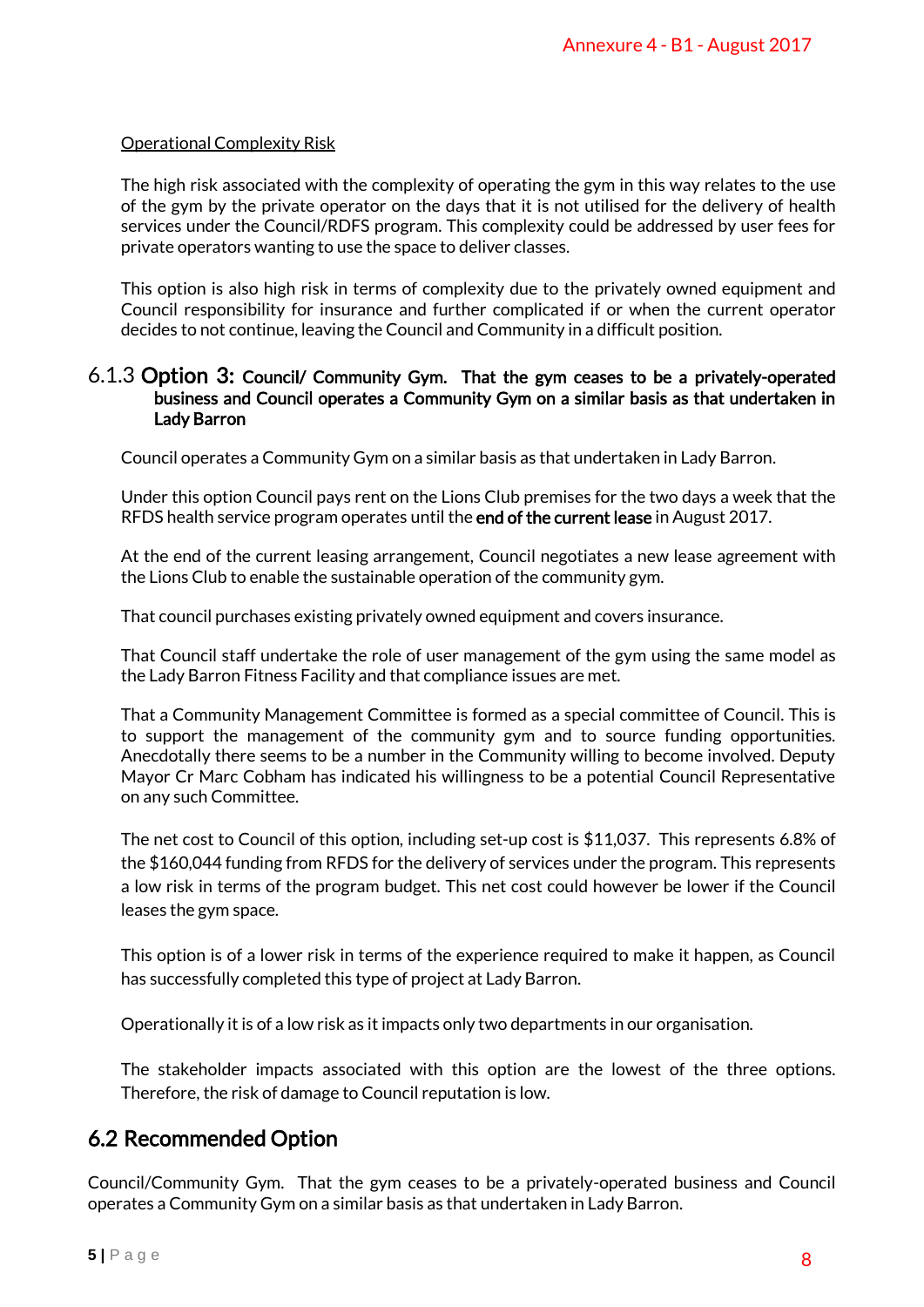In consideration of the above analysis, the Council/Community Gym Option is recommended and that the gym ceases to be a privately-operated business and Council operates a Community Gym on a similar basis as that undertaken in Lady Barron. The main features are: Annexure 4 - B1 - August 2017<br>
y Gym Option is recommended and<br>
incil operates a Community Gym c<br>
es are:<br>
remises for the days that the RF<br>
remt lease.<br>
il negotiates a lease agreement w<br>
in engotiates a lease agreement o

- (a) Council to pay rent and insurance on the Lions Club premises for the days that the RFDS health service program operates, until the end of the current lease.
- (b) At the end of the current leasing arrangement, Council negotiates a lease agreement with the Lions Club in order to ensure the sustainable operation of the Community Gym.
- (c) Council to purchase existing privately owned equipment and covers insurance.
- (d) Council staff to undertake the role of compliance and user management of the gym using the same model as the Lady Barron Fitness facility.
- (e) A Community Management Committee be formed to manage the daily operations of the gym.